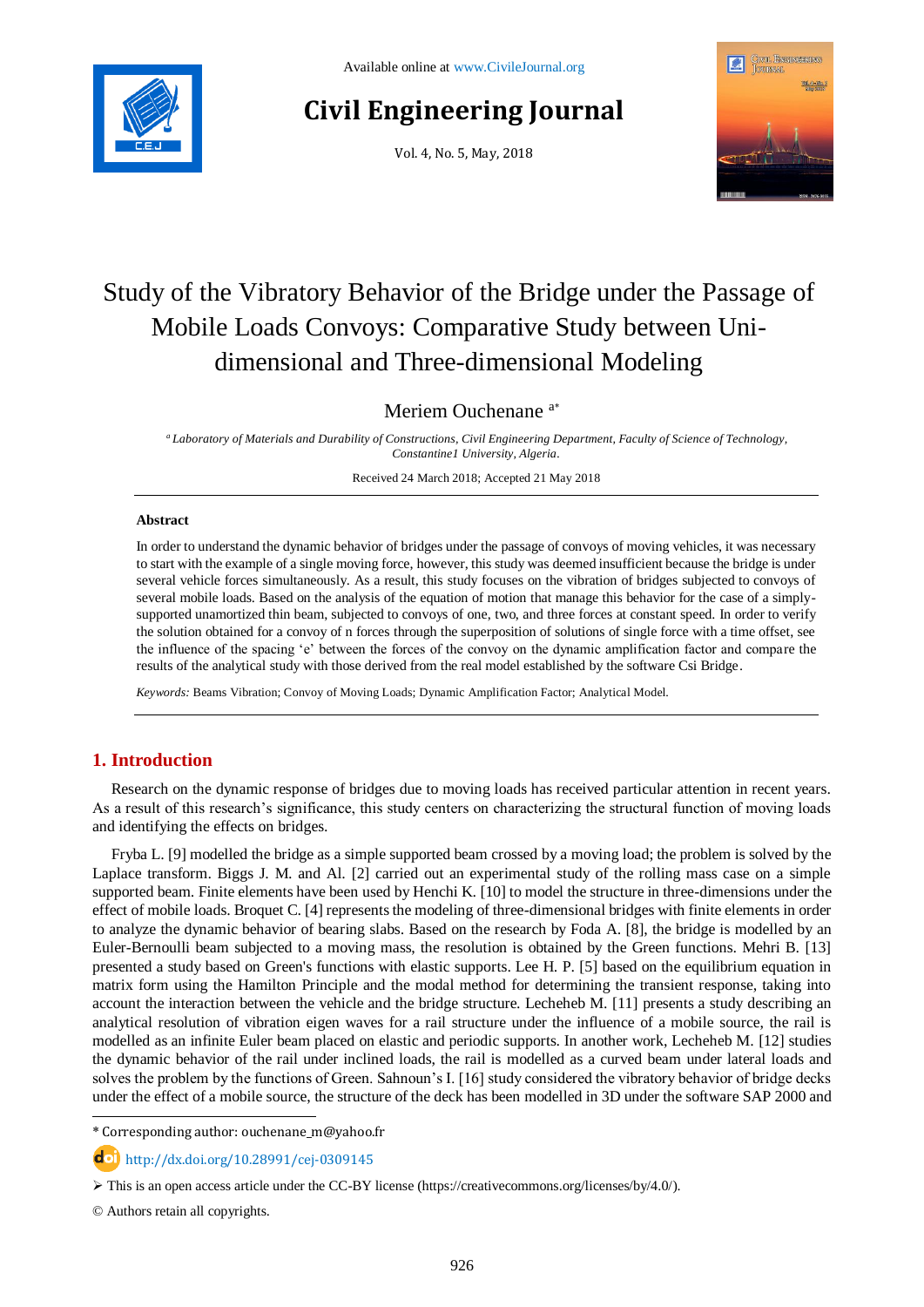the numerical simulation is done under MATLAB. Feng D. [7] studies a new method proposed to simultaneously identify bridge structural parameters and vehicle dynamic axle loads of a vehicle–bridge interaction system from a limited number of response measurements. Augustine P. [1] presents a dynamic moving load identification using optimal sensor placement and model reduction, he presents the recovery of the dynamic moving loads through measurement of a structural response at a finite number of optimally-selected locations, the developed algorithms are successfully implemented using ANSYS APDL and MATLAB programming environment. Wang Y. [17] studies the dynamic interaction of a vehicle traveling on a simply supported beam. A simple quarter-car planar model of the vehicle is taken into account; the system of the quarter-car model is treated as a moving mass with a mass less harmonic force rolling on a simply supported beam and presents analytical and numerical methodologies to evaluate the vehicle–beam coupling effects when the vehicle moves under variable speed condition. Sadallah M. [15] presents a static and dynamic study of an isostatic bridge, the objective was to study the static and the dynamic bridge state, and make a comparison between the two cases, distinguishing the least favourable. Finally, Boua B. [3] presents a study concerning the determination of the deflection of a bridge deck under rolling loads.

Rolling loads on bridge decks cause deformations, and these deformations must remain in the elastic domain in order to allow the bridge to fulfil its role. For this purpose, determining the deformations of the deck on the bridge under rolling loads is imperative and must be obtained in real time.

In addition, several methods of bridge structure modeling are possible but their validity remains questionable since most, and more specifically, the uni-dimensional model, lack the ability to realistically represent a bridge using accurate parameters, these models consider applied loads on the bridge and combine them as the resultant load, disregarding the actual forces being applied on the bridge. The actual forces acting on the bridge are several moving loads, which can be subjected with a shift in the time, this time offset Δt corresponds to the distance offset 'a' between two loads.

As a result, we have dedicated this study to treat the behavior of bridges subjected by mobile load convoys through comparing the two types of uni-dimensional and three-dimensional modeling.

This work consists of evaluating the impact of the bridge's structural on the dynamic response, the bridge has been demonstrated by two models, the first is a three-dimensional produced in a CSi Bridge environment using shell elements whose resolution is concretized and based on the finite elements theory, this model best represents a real bridge structure.

The second model is a uni-dimensional beam model using the Euler-Bernoulli theory and solving the differential equation that governs the motion, it is an analytical approach, based on the method of modal superposition, and the overall solution is obtained by evaluating the generalized functions by the convolution integral.

# **2. Analytical Approach of a Beam Behavior through by Convoys Mobile Loads**

The transverse vibration equation of a homogeneous unamortized beam, without shearing the effect and subjected by moving loads  $F(x, t)$  rolling at a constant speed V [2] is given as:

$$
EI\left(\frac{\partial^4 w}{\partial x^4}\right) + m_l \frac{\partial^2 w}{\partial t^2} = F(x,t)
$$
 (1)

Where: E is the Young modulus, I is the inertia moment, W is the displacement, x is the longitudinal position of the mobile load, t is the time, ml is the bridge mass (or beam) per meter and F is the excitatory force.

$$
F(x,t) = \sum_{k=1}^{n_c} \delta(x - \bar{x}_k) F_k(t)
$$
 (2)

Or nc is the number of forces biasing the beam at time t, and  $\delta(x - \bar{x}_k)$  represents the Dirac function at the position  $x = \bar{x}_k$ , *a* is the spacing between  $F_k$  and  $F_{k+1}$ .

If  $x_k \prec 0 \Rightarrow a = 0$  or  $x_k \succ 0 \Rightarrow F_k(t) \neq 0$ , L is the total length of the beam.



**Figure 1. Beam under the effects of a mobile force convoy**

In the same way as for a single moving force, using the modal representation, we have:

 $w(x,t) = \sum_{j=1}^{\infty} \phi_j(x) y_j(t)$ 

 $(3)$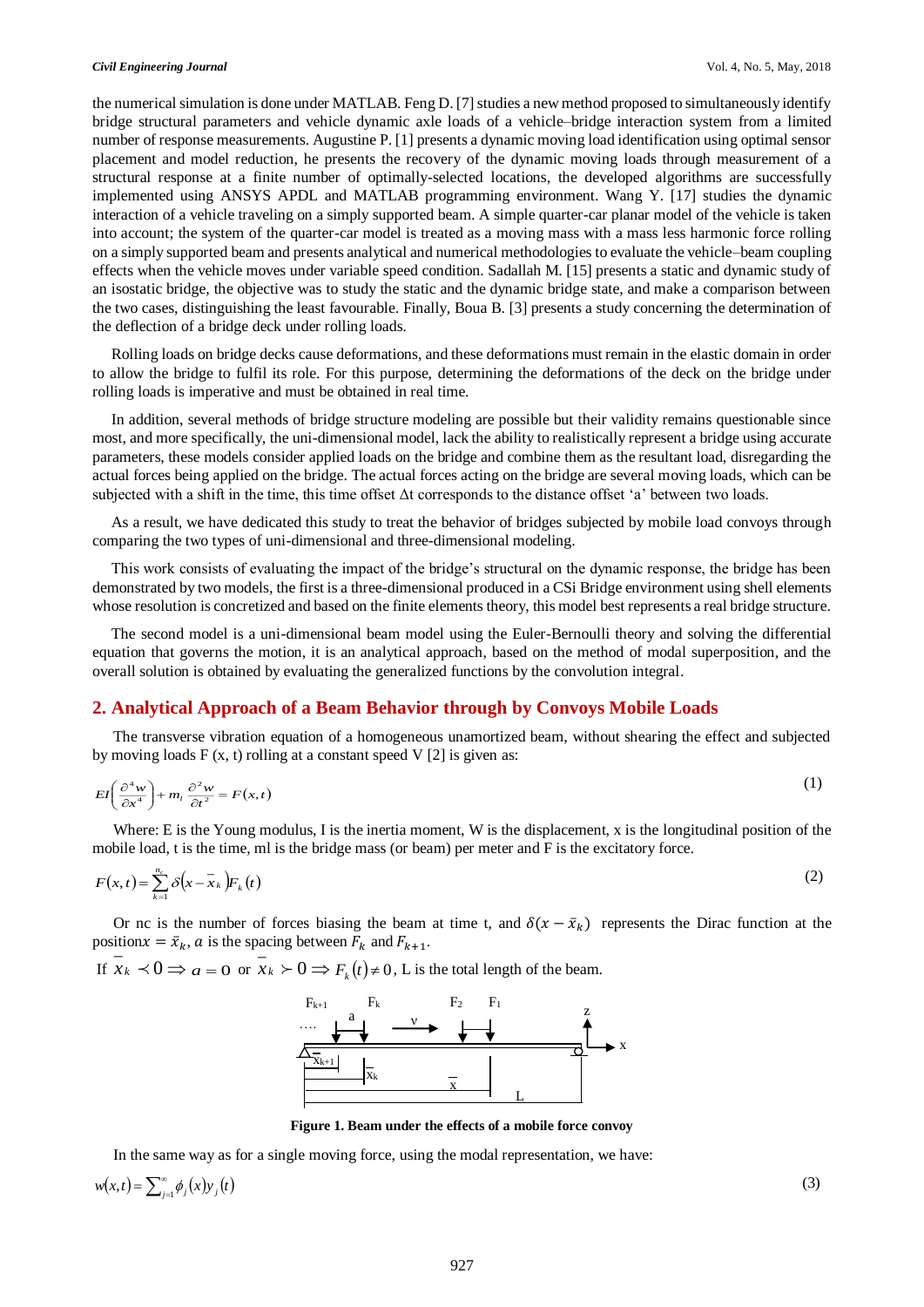Where:  $\phi_i$  is the own vector corresponds to the mode n and  $y_i(t)$  is the displacement of the mode j.

The modes orthogonality leads to [9]:

$$
\frac{\partial^2 y_j}{\partial t^2} + \omega_j^2 y_j = p_j(t), \ \ j = 1, 2, \dots \dots \tag{4}
$$

 $\omega_i$  is the pulsation of mode j and  $P_i(t)$  is the excitatory load of the mode j.

With:

$$
p_j(t) = \int_0^L \phi_j F(\bar{x}, t) dx = \sum_{k=1}^{n_c} \phi_j(\bar{x}_k) F_k(t)
$$
\n
$$
(5)
$$

The solution of Equation 4 for a single force is given by the Duhamel integral, for a convoy of  $n_c$  mobile forces, the solution is obtained by superposition of the solutions of all the forces (for reasons of simplicity of writing we omits the j index of the modes, and we assume that the beam is initially at rest):

$$
y(t) = \sum_{k=1}^{n_c} y^k + \beta^k \tag{6}
$$

 $y(t)$  is the forced response due to the force k, is given by:

$$
\sum_{k=1}^{n_c} y^k = \sum_{k=1}^{n_c} \frac{1}{\omega} \int_0^{t_k} F_k(t_k) \phi(\bar{x}_k) \sin(\omega(t_k - \tau)) d\tau \text{ with: } 0 \le \bar{x}_k = \bar{x}_1 - \sum_{l=1}^{k-1} a_l \le L \tag{7}
$$

 $\beta^k$  Represent the response of free vibrations due to the force k, given by:

$$
\sum_{k=1}^{n_c} \beta^k = \sum_{k=1}^{n_c} y(\tau_k) \cos \omega (t_k - \tau_k) + \frac{\dot{y}(\tau_k)}{\omega_d} \sin \omega (t_k - \tau_k) \text{ with: } \tau_k = \left( \sum_{l=1}^k a_{l-1} + L \right) / \nu \text{ and } \bar{x}_k = \bar{x}_1 - \sum_{l=1}^{k-1} a_l \ge L \tag{8}
$$

Where: *τ* is the time of one impulsion between two loads and *L* is the total length of the beam.

### **3. CSI Bridge Model**

The road bridge that we model is a two-span bridge, with a total length of  $L=26.625$  m, whose deck is in multiple beams (7 main beams), the slab has a straight width of 10.22 m and a thickness of 0.20 m, the roadway consists in two traffic lanes which has a width of 3.5 m, the supports consist in two abutments and a stack Figure 2 and 3. Where:

C1=0.175 m, C2=0.50 m, and C3=1.537 m which gives the total width C=10.22 m. B1=1 m, B2=0.55 m, B =0.22 m, B4=0.15 m, D1=1.3 m, D2=0.11 m, D3=0.033 m, D4=0.1 m, D5=0.25 m and D6=0.25 m.



 **Figure 2. Beam Detail of the Deck Figure 3. Cross Section of the Deck**

The software CSI bridge SAP v15 is a structural calculation software, particularly adapted to engineering structures that allows the calculation of internal forces in a structure; it uses the finite elements principle, the analysis method modeling is a step-by-step type process based on the analysis time (Time History Analysis), where we seek the solution of the equilibrium equation in each step increment. We use this type of analysis if we are interested in dynamic response, the number of vehicles can be run simultaneously on the track, each with its own start time, position, direction, and speed. Restrictions imposed by this software on the choice of the mesh as well as its refinement are a fine analysis wanted by the designer. CSI bridge takes dynamic loads without a coefficient of increase because it allows us to give the real loading systems.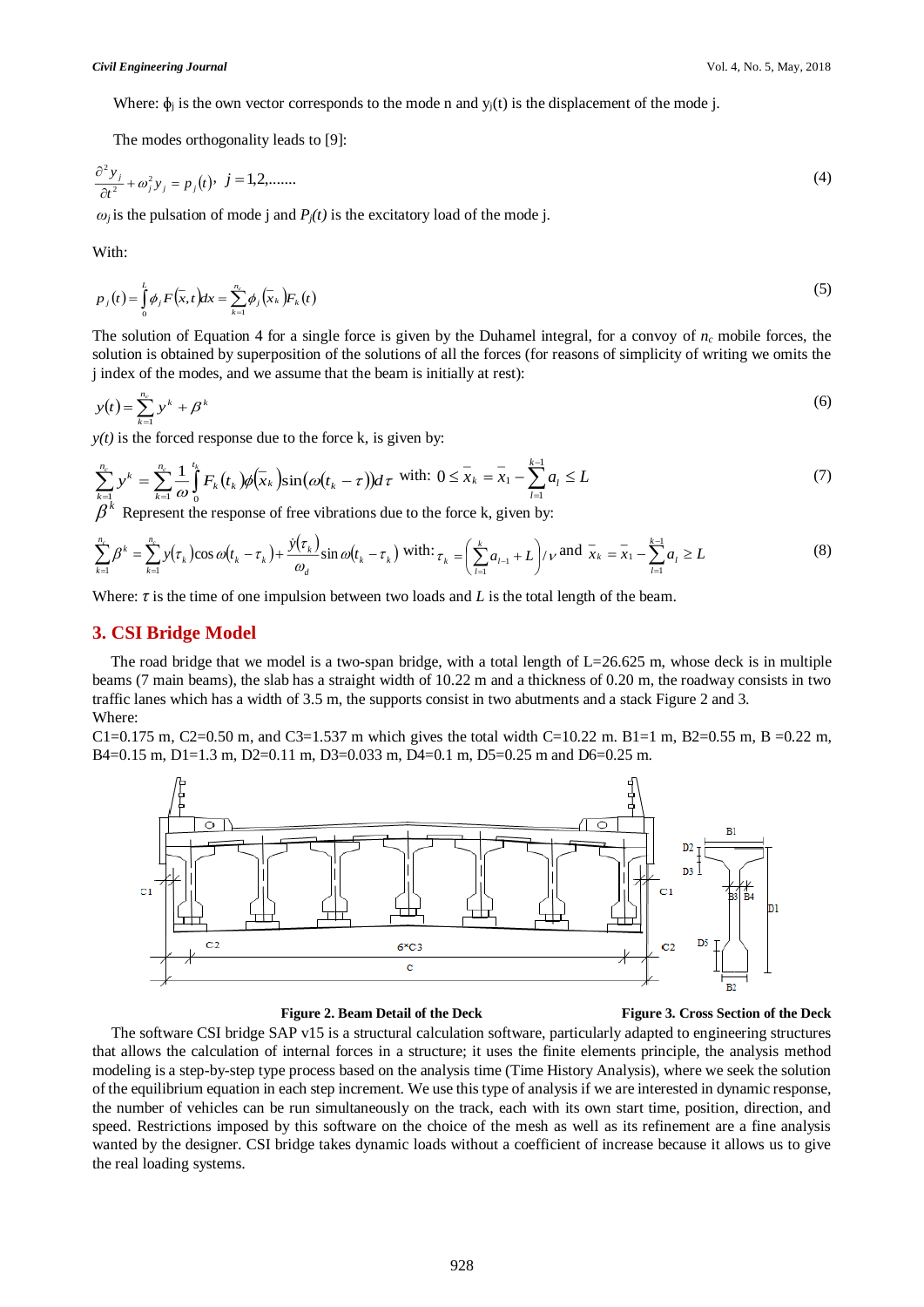### **4. Case Study**

In this example, we present the dynamic amplification factor 'DAF' for a beam under a convoy of two moving forces.



#### **Figure4. Simple supported beam subjected to convoy of mobile loads**

The transition from the real model (bridge deck in two dimensions) to the uni-dimensional beam model is done by calculating the arrow at the center of the beam which is a function of these geometric characteristics and the load, and equating it to the arrow in the bridge middle from Csi Bridge Software.

Beam and load data:

m<sub>i</sub>=4.46×10<sup>2</sup> kg/m which is the density per unit of length, E=36×10<sup>9</sup> N/m is the young modulus, b=0.8 m and h=2.23 m are the beam dimensions, A=1.784 m<sup>2</sup> is the beam section, I=0.7393 m<sup>4</sup> is the inertia, L=26.625 m is the beam length, g=9.81 m/s<sup>2</sup>, v=10 m/s is the speed of the loads of the convoy,  $F1=F2=-300\times10^{3}$  N which are the first, and the second load of the convoy.

Physical description:

The analytical pulsation is given by:  $\omega_j = (j\pi)^2 \sqrt{\frac{EI}{mI^4}}$  $j\pi$ <sup>2</sup>  $\sqrt{\frac{EI}{m_{i}L^{4}}}$  $\omega_j = (j\pi)^2 \sqrt{\frac{E}{m_j}}$ 

The analytical solution of displacement w (for a single moving force) is [6]:

$$
W_j(X,t) = \frac{2F}{m_i L} \frac{1}{(\omega_j^2 - \Omega_j^2)} \left( \sin(\Omega_j t) - \left( \frac{\Omega_j}{\omega_j} \right) \sin(\omega_j t) \right) \sin \frac{j\pi x}{L}
$$
(9)

With:  $\Omega_{\rm j} = \frac{j\pi v}{l}$  $\frac{\pi v}{L}$  and:  $0 \le t \le \frac{L}{v}$  $\boldsymbol{v}$ 

$$
w_j(x,t) = \sum_{j=1}^{\infty} \sqrt{\frac{2}{m_j L}} \cdot (y_j(\tau) \cos(\omega_j(t-\tau)) + \frac{\dot{y}_j(\tau)}{\omega_{jd}} \sin(\omega_j(t-\tau)) \cdot \sin\frac{j\pi x}{L}, \ t \ge \tau = \frac{L}{\nu}
$$
(10)

The beam is considered initially at rest.

The passage speed of the convoy loads used in the example is  $V=10$  m/s.

The computation principle for the dynamic response is the superposition of the solutions of a single force with a time offset to obtain the solution of a convoy of n forces.

# **5. Results and Discussions**

#### **5.1. Analytical Results**

This section presents the uni-dimensional model of the bridge illustrated analytically as a beam and introduces the example studied in the Matlab Calculation Software to get the desired results of this study (from Figure 5 to 10).

#### **5.1.1. Effect of the Spacing between the Convoy Loads on the Bridge Behavior**

Figure 5 represents the displacements for the convoy of two loads for the different cases of spacing between the convoy loads, it represents the symmetry with respect to the points of the maximum displacement and we notice that increasing the spacing between the convoy loads causes a decrease in the corresponding displacements as shown in Figure 5. This means that the minimum spacing between the convoy loads gives a maximum displacement.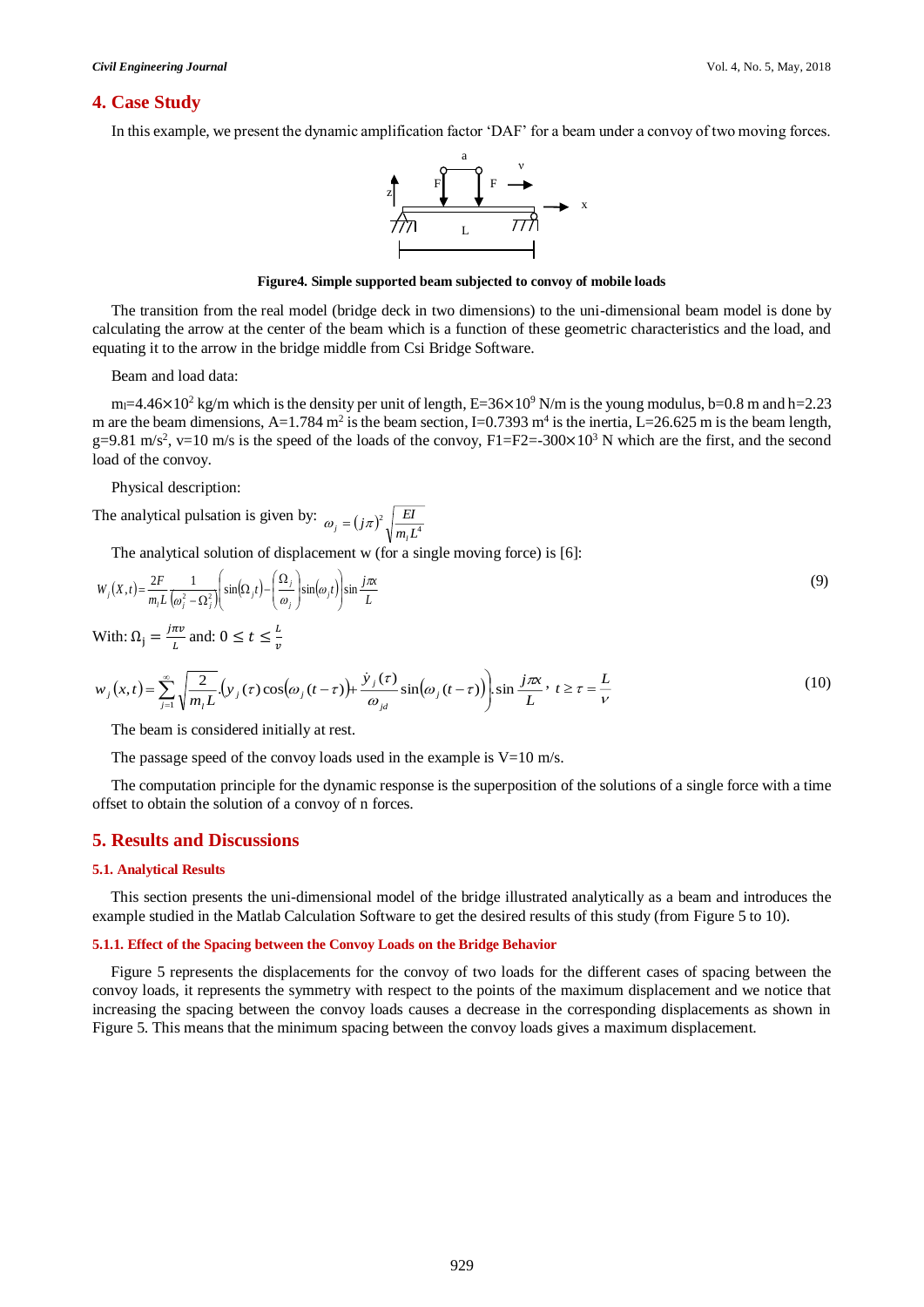

**Figure** 5. Displacement of the beam for the case of a convoy of two loads for different spacing e=L/8, e=L/4, e=L/2, e=L for a **speed V=10 m/s**

**Table 1. Maximum displacement for different spacing between the two loads of the convoy for V=10 m/s**

|                              | $e=L/8$  | $e=I/4$  | $e=L/2$  | $e=$ L   |
|------------------------------|----------|----------|----------|----------|
| The maximum displacement (m) | 0.008727 | 0.008159 | 0.006175 | 0.004479 |
| Time $(s)$                   | 1.5      | 1.69     | 2.03     | 1.33     |

We note that the displacement increases while decreasing the spacing between the convoy loads (Table 1 and Figure 5), this amplification increases by 37.87% for the case of  $e=L/2$  compared to that of  $e=L$  (which is identical to the case of a single charge).

For the case where e=L/4, the amplification is increasing by 32.13% compared to that of e=L/2 and 82.16% more amplified with respect to e=L.

For the case where  $e=L/8$ , the amplification is increasing by 3.96% compared to that of  $e=L/4$ , is 41.33% more amplified with respect to that where e=L/2, and finally amplified by 94.84% compared to that of e=L.

#### **5.1.2. Effect of the Spacing Between the Convoy Loads on the Dynamic Amplification Factor 'DAF'**

The convoy consists of three loads with  $V=10$  m/s.

 $U_{sta} = (F1 + F2 + F3) * L^4 / (48 * E * I)$ 

 $U_{sta}$  is the static arrow and DAF= $U_{dyn}/U_{sta}$  [4].



**Figure 6. Dynamic amplification factor along the beam for the case of a three loads in the convoy for different spacing e=L/8, e=L/4, e=L/2, e=L and for V=10 m/s**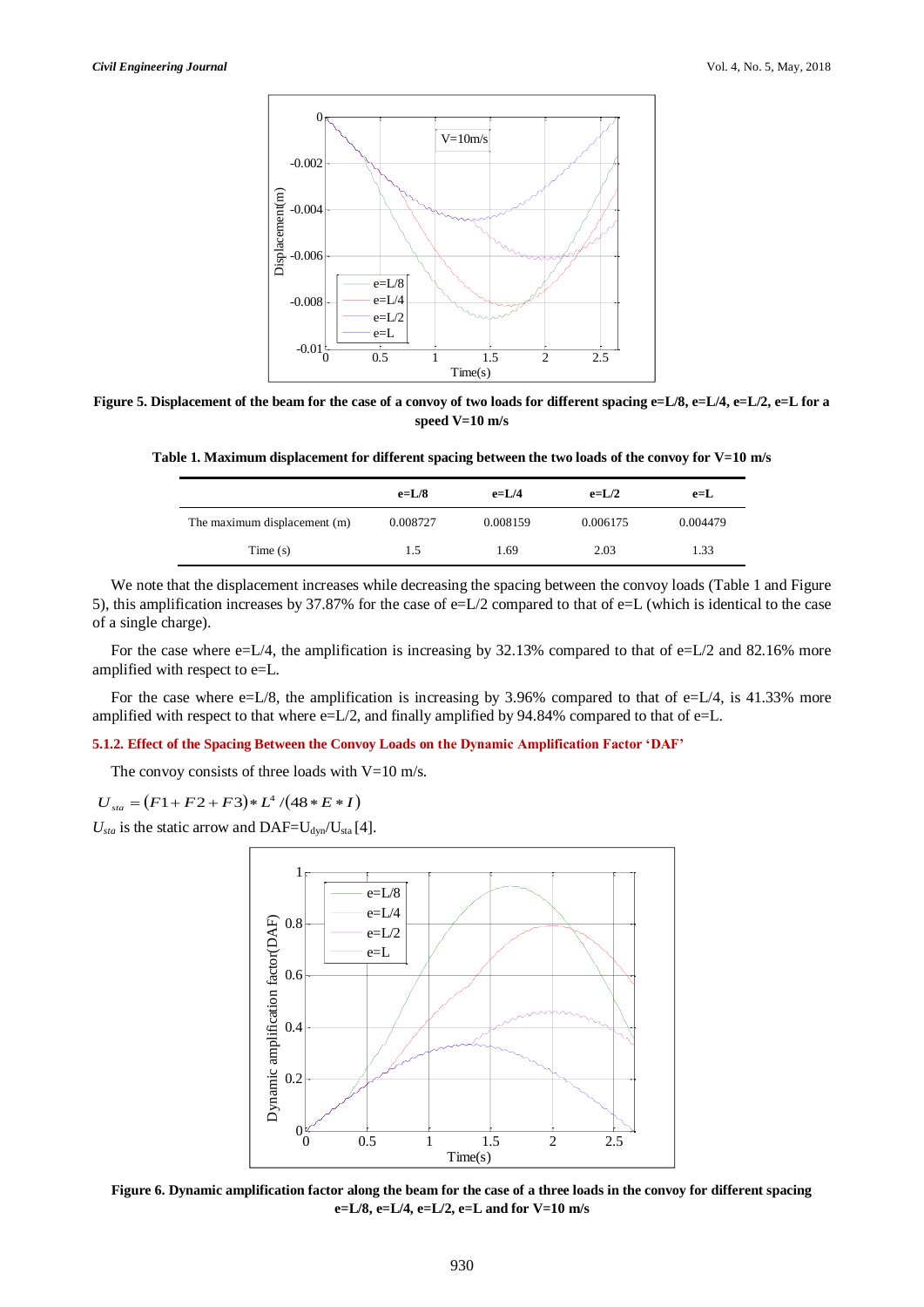

**Figure 7. Maximum dynamic amplification factor for different spacing between the three loads of the convoy for V=10m/s**

**Table 2. Maximum dynamic amplification factor for different spacing between the three loads of the convoy for V=10m/s**

|             | $e=L/8$ | $e=L/4$ | $e=L/2$ | $e = L$ |
|-------------|---------|---------|---------|---------|
| $DAF$ (max) | 0.9456  | 0.7945  | 0.4648  | 0.3368  |
| Time(s)     | .66     | ∸       |         | 1.33    |

We note that the dynamic amplification increases in decreasing the spacing between the convoy loads (Table 2 and Figure 7), this amplification increases by 38% for the case of  $e=L/2$  compared to that of  $e=L$  (which is identical to the case of a single charge).

For the case where  $e=L/4$ , the amplification is increasing by 70.9% compared to that of  $e=L/2$  and 135.9% more amplified with respect to e=L.

For the case where e=L/8, the amplification is increasing by 19% compared to that of e=L/4, is 103.44% more amplified with respect to that where  $e=L/2$  and finally amplified by180.76% compared to that of  $e=L$ .

#### **5.1.3. Effect of the Number of Loads in the Convoy on the Dynamic Amplification Factor 'DAF'**

Figures 8 and 9 present the displacements and the dynamic amplification factor for the three types of convoys of one, two and three loads for the case of a fixed spacing between the loads  $e=L/4$  and for a speed of V=10 m/s.



**Figure 8. Maximum displacement of the beam for different convoy cases of one, two and three loads spaced by e=L/4 for V=10 m/s**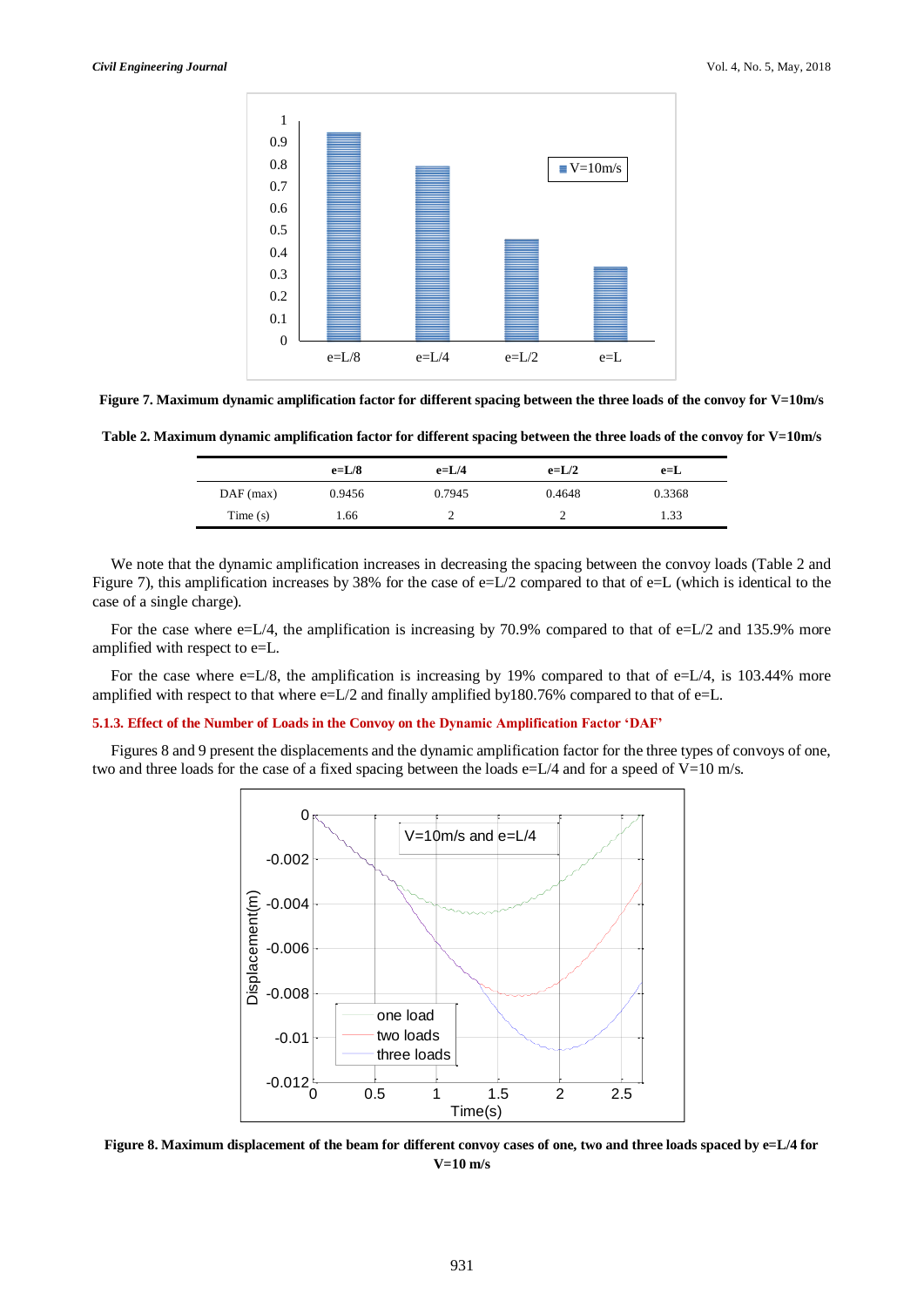

**Figure 9. Dynamic amplification factor for different convoy of one, two and three loads by e=L/4 for V=10m/s**

**Table 3. Maximum dynamic amplification factor for different convoy of one, two and three loads for V=10m/s**

|              | One load    | Two loads   | Three loads |
|--------------|-------------|-------------|-------------|
| $U_{dyn}(m)$ | $-0.004479$ | $-0.008159$ | $-0.01059$  |
| $U_{sta}(m)$ | $-0.0044$   | $-0.0089$   | $-0.0133$   |
| DAF          | 1.018       | 0.9167      | 0.794       |
| Time $(s)$   | 1.33        | 1.69        | 1.97        |



**Figure 10. Maximum dynamic amplification factor for different convoy cases of one, two and three loads for V=10 m/s**

Figure 8 shows that each time the number of loads in the convoy increases, it directly induces an increase of the displacement, but only if the spacing between the convoy loads applied loads simultaneously on the bridge, resulting in maximum displacement. The contrary occurs with respect the dynamic amplification, which means that the dynamic amplification factor decreases by increasing the number of charges in the convoy as shown in Figure 9 and 10.

We note that the dynamic amplification decreases in increasing the number of loads in the convoy (Table 3, Figure 9 and 10); the displacement increases by 82.16% but the amplification decreases by 9.95% for the case of two loads in the convoy compared to that of one load in the convoy (which is identical to the case of a single load).

For the case where we have three loads in the convoy, the displacement increases by 29.80% but the amplification decreases by 13.39% compared to that when we have two loads in the convoy, also the displacement increases by 136.44% and the amplification decreases by 22% with respect to one load.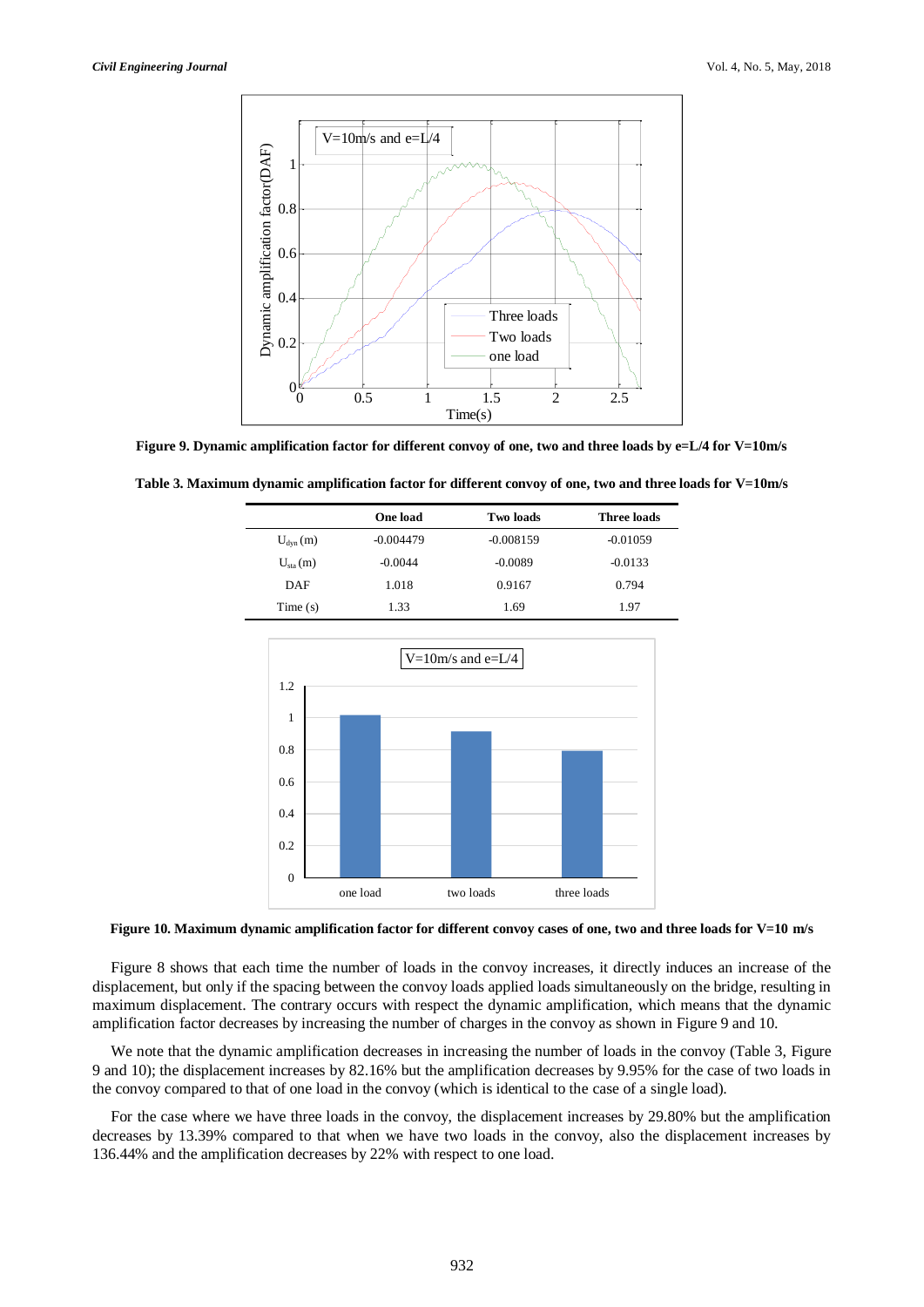#### *Civil Engineering Journal* Vol. 4, No. 5, May, 2018

This decrease in the dynamic amplification is justified because a single mobile load on the bridge causes a punching effect on the deck, whereas increasing the number of loads in the convoy causes a decrease in this punching effect despite the increase in the value of the resulting load of the deck.

#### **5.2. Real Model by CSI Bridge**

The figures that we present (Figure 11, 12 and 13) are produced using Microsoft Excel. They present the results from the bridge structure calculation software CSI bridge that portrays the real modeling of the bridge structure in three dimensions.

# **5.2.1. Convoy of two Loads with V=10 m/s**



**Figure 11. Displacement of the bridge for a spacing between the two forces of the convoy e=L/2 and for V=10 m/s**



**Figure 12. Displacement of the bridge for a spacing between the two loads of the convoy e=L/2, e=L/4 and e=L/8 and for V=10 m/s**



**Figure 13. Displacement of the bridge for a spacing between the two loads of the convoy e=L and for V=10 m/s**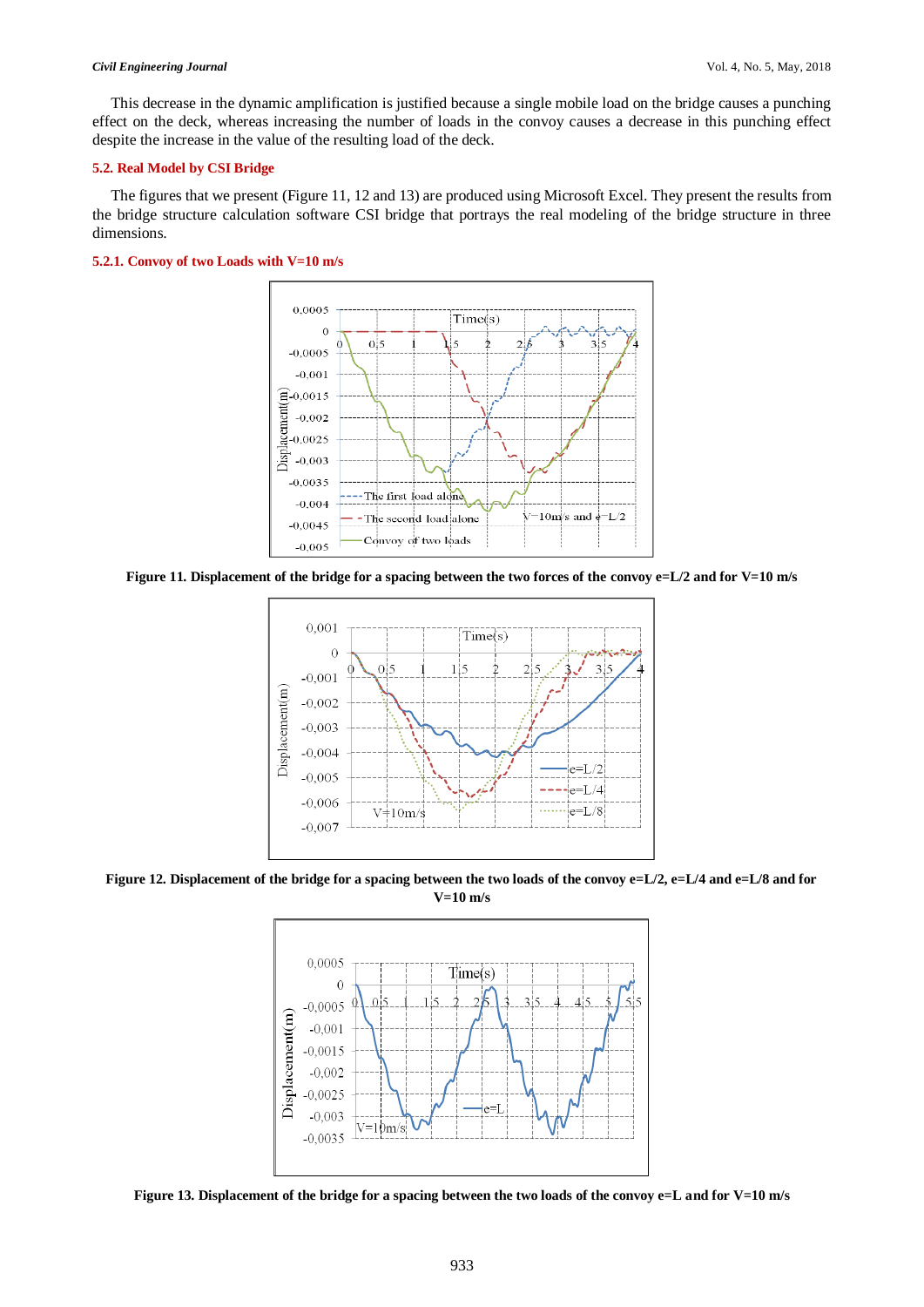#### *Civil Engineering Journal* Vol. 4, No. 5, May, 2018

The computation of displacements on a bridge during the passage of a load convoy is done by the superposition of the displacements induced by each load of the convoy separately, with respecting the time of entry of each load on the bridge, and this is explained in Figure 11. The displacement induced by the first load of the convoy entering the bridge at the time t=0 s is depicted in blue; in red we present the displacement of the bridge under the passage of one load also but only after a time t=1.33 s which correspond to a distance of  $L/2$ . By superimposing the two displacements, we obtain the maximum displacement of the bridge under the effect of passage of a convoy of two loads spaced by e=L/4, shown in Figure 12.

By analyzing the results and referring to Figure 12 (the loads of the convoy occurs at the same time on the bridge), we notice the same remarks regarding displacement, which means that increasing spacing between loads of the convoy increases the displacement.

Concerning the spacing e=L between the loads of the convoy for the case of two loads (Figure 13), this behavior is identical to that of one load but repeat with an time of passage equal to the double of that necessary for the passage of a single load this means that  $t=2T$  with  $T=L/V$ , and at the exit of the first load, the second load of the convoy is also still on the bridge.

#### **5.3. Comparison of Analytical Results with Those of CSI Bridge**

Figure 14 shows a comparison between the two types of models studied: a real modeling established by the software CSI bridge and a beam model which is the analytical model, for a constant speed and for the case of convoys of two forces spaced by L/2, this figure is established by introducing the results from the CSI bridge software for the threedimensional model and the Matlab software for the case of the analytical model of the uni-dimensional beam using Microsoft Excel to be able to compare them, we see that the results from the Csi Bridge and analytics are similar and satisfactory for the case of a convoy of two loads and that of the entire length of the bridge.



**Figure 14. Comparison of the Analytical results with those of the Csi Bridge for the case of a convoy of two forces spaced by e=L/2 for V=10 m/s**

Regarding the dynamic amplification factor for varying speeds between 10 to 170 m/s (Figure 15), a consistency of almost 100% between the two methods is observed and that for speeds vary from 80 m/s to 110m/s, which are average speeds.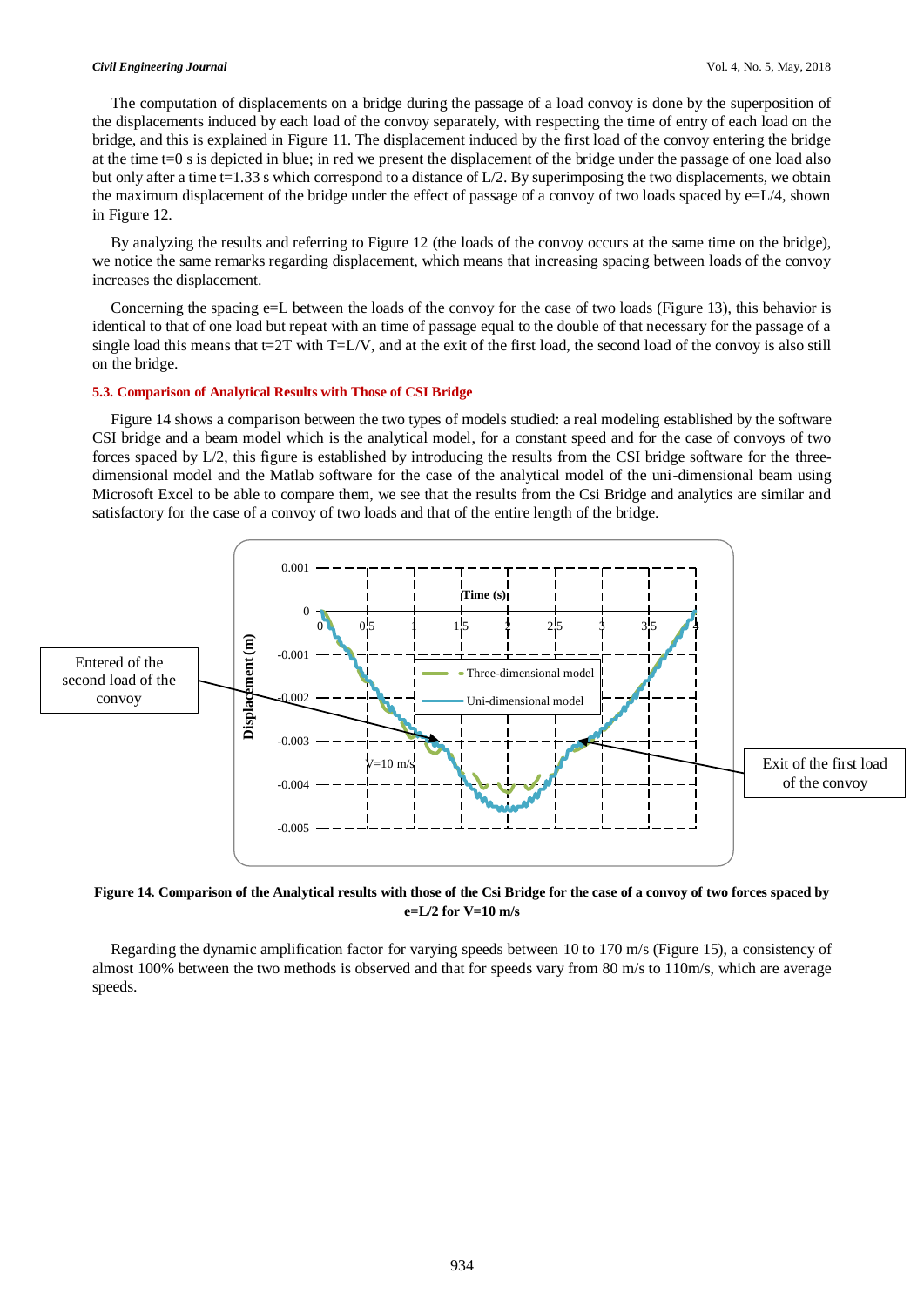

**Figure 15. Dynamic amplification factor for the Analytical and the Csi Bridge models for the case of a convoy of two loads**  with  $e=1/2$ 

### **6. Conclusion**

Based on the analysis obtained, it can be concluded that displacement on the bridge increases with increasing the number of loads in the convoy because the resultant from all forces applied simultaneously cause movement on the bridge which directly results in displacement. While the dynamic amplification decreases with increasing number of loads of the convoy. This decrease in dynamic amplification is explained through the concept of the punching effect due to a single mobile load on the bridge on the deck.

Also increasing the number of loads in the convoy causes a decrease in this punching effect, despite the increase in the value of the resulting load, which is twice for a convoy of two loads and the triple for a convoy of three loads comparing it with the value of a convoy of a single load, which also justifies the increase of the corresponding displacement.

The comparison of the analytical results with those of Csi Bridge for the case of a convoy of forces shows that the results of the two types of models by Csi Bridge or analytical method are very satisfactory. Despite this, we notice a certain imbalance just at the moment of the entry of the second load on the bridge and it lasts until the exit of the first charge where the behavior coincides outside this interval with the analytical results. This is explicable because the real model takes into consideration other effects such as the adhesion forces with the roadway and that for the different loads of the convoys. Despite disregarding some aspects of the analytical model, the study encompassed a well-rounded comparison of uni-dimensional modeling and three-dimensional modeling of mobile load convoys on a bridge.

Regarding the dynamic amplification factor for medium speeds, neglected parameters for the uni-dimensional model do not influence the results, and the dynamic amplification of structure is almost identical for the two types of studied models.

## **7. References**

[1] Augustine P. Dynamic moving load identification using optimal sensor placement and model reduction. Theses and Dissertations. Paper 971. (2015).

[2] Biggs, J. L. Introduction to structural Dynamics. McGraw Hill, New York, (1964).

[3] Boua B. Détermination de la déflexion d'un tablier de pont dalle sous charge roulante. Nature and technologie. A- Sciences fondamentales et Engineering, n° 08/Janvier. Pages 41 to 49 (2012).

[4] Brockuet C. Comportement Dynamique des Dalles de Roulement des Ponts en béton Sollicités par le trafic Routier, École polytechnique fédérale de Lausanne (EPFL) EPFL (1999).

[5] Chang, D. and Lee, H. Impact Factors for Simple-Span Highway Girder Bridges. J. of Structural Eng. (ASCE). Vol 120, N°3, (1994). pp 704-715.

[6] Clough, R. W. and Penzien, J. Dynamic of Structures. McGraw Hill, New York. (1993).

[7] Feng D. Simultaneous identification of bridge structural parameters and vehicle loads. Journal of computers and structures, Elsevier. 157 pages 76–88. (2015).

[8] Foda A. and Abudjabbar Z. A dynamic green function formulation for the response of a beam structure to moving mass. Journal